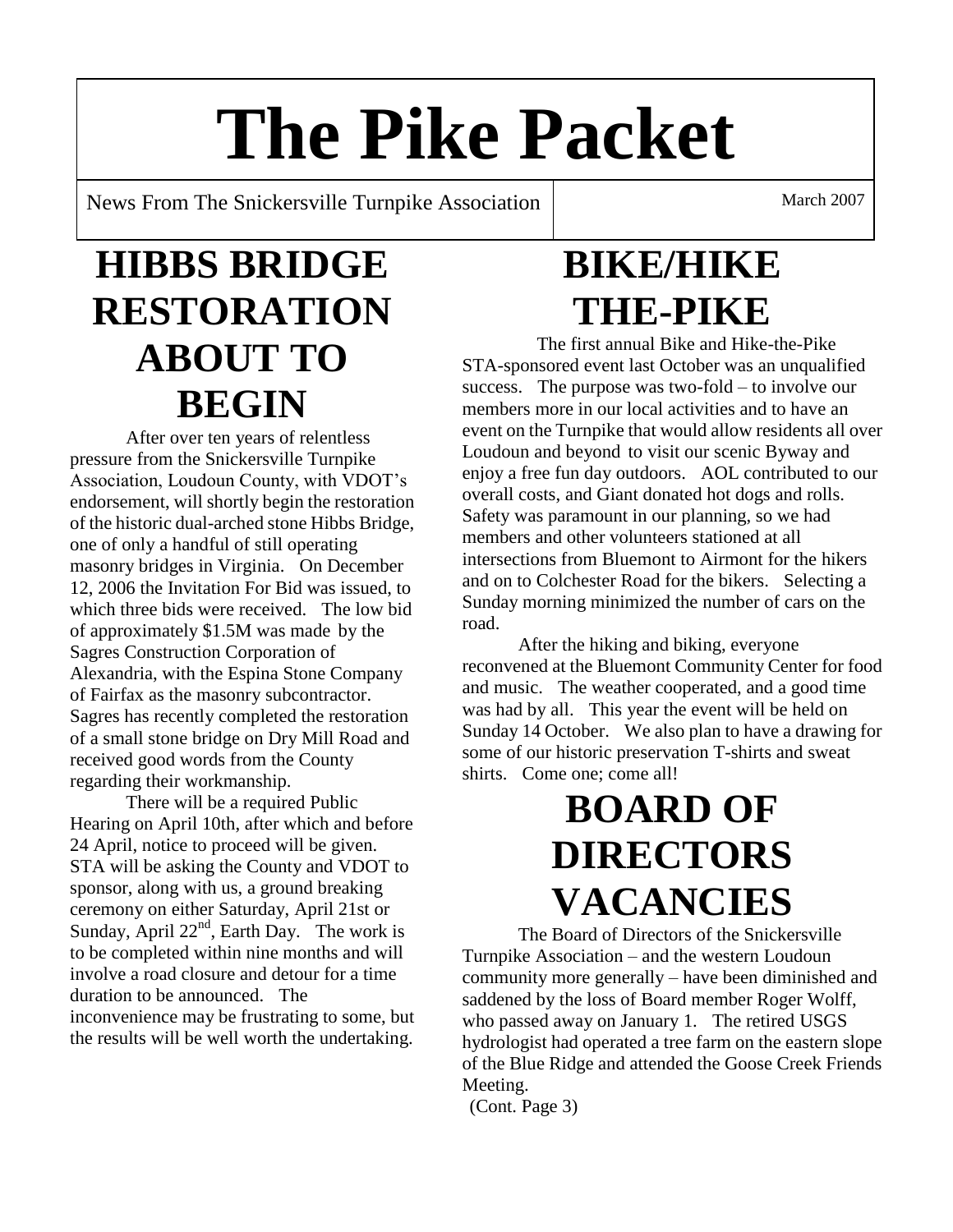### **CELL TOWER ALERTS**

Nextel is in the process of activating a new cell tower special exception and reactivating two others, all of them along or nearby theTurnpike. The new application is for a 106-foot tall pseudo-silo on Charlie Cockerill's farm near Colchester Road and the Turnpike. This 26 January 2007 filing involves a 92-foot tall "stealth" silo with a hemispheric top housing 12 external antennas at the 80-foot level. A 12 ft. by 20 ft. equipment building within a 50ft. by 50 ft. fence would be located nearby.

The previously dormant 106 ft. tall pseudo-silo on Watermill Road and the 108 ft. tall pseudo-silo on Edward Hale's property on Williams Gap Road are both in the process of being reactivated and will go through the referral process involving community meetings before going to the Planning Commission and the Board of Supervisors. One obvious question is since Sprint acquired Nextel, why is the Nextel network being expanded? They plan to lay off 5,000 employees after losing 300,000 wireless subscribers in a recent quarter.

Also the application for the extension of the 70 ft. tall grain elevator for an additional 40 ft. is moving forward. Invisible Towers, the company's new name, needs four cell phone companies to fill the 40 ft. in order to make the undertaking profitable.

The two T-Mobile applications between Aldie and Upperville, however, remain inactive. These are the 80 ft. tall pseudo-silo at Briar Patch and the 130 ft. monopole on Wildwood Lane. The Town of Middleburg has just released a request for bids to lease space for telecommunications antennas on their two municipal water towers. The responses, due by 8 March, will be considered by the Town Council.

Within the past year, the STA Board of Directors approved the STA Cell Tower Policy document. It will be used as the basis for our comments at Public Hearings and related correspondence.

## **RT. 50 TRAFFIC CALMING**

After nearly twelve years and many delays, work is finally underway on the Upperville section of the Federally funded Route 50 Traffic Calming project. On February 16th, Senator John Warner spoke at the groundbreaking ceremony at the Trinity Episcopal Church in Upperville. Congressman Frank Wolf was scheduled to speak also, but the House was having an important vote at the same time. His aide, J.T. Griffin, spoke on his behalf. Task Force members, including the co-chairs Jim Rich and Peter Schwartz, our new Commonwealth Transportation Board member, were there, as were Supervisor Jim Burton and VDOT Commissioner Dave Ekern.

The VDOT Construction Management Team of Billy Green and Michael Coffelt have moved into their office behind Shoemaker's Nursery in Upperville and they and the construction firm  $A \&$ M Concrete Corporation began work on March 5th. The entire construction team is eager to work closely with the public on all aspects of the project and welcome visitors and callers at any time. Their local phone number is 592-7580. During the first phase of construction, drainage and pipe work starting at Trappe Road will result in one-way traffic on weekdays from 8AM to 4PM. Mr. Green will have weekly notices about the impacts of subsequent phases. The entire construction project is scheduled to be complete by September 2008.

At the Task Force meeting on February 9th, Michael Wallwork, the original consultant and roundabout expert on the Route 50 project, gave an excellent presentation about roundabouts in general and Gilberts Corner in particular. The Gilberts Corner section of the traffic calming project has gone to a design-build procurement process in order to complete construction more quickly. The design-build team will be on board by July with "substantial completion of the entire Gilberts Corner section by November 2009. The final design details will be subject to the newest updated traffic counts and the design expertise of Mr. Wallwork. (Continued on Page 3)